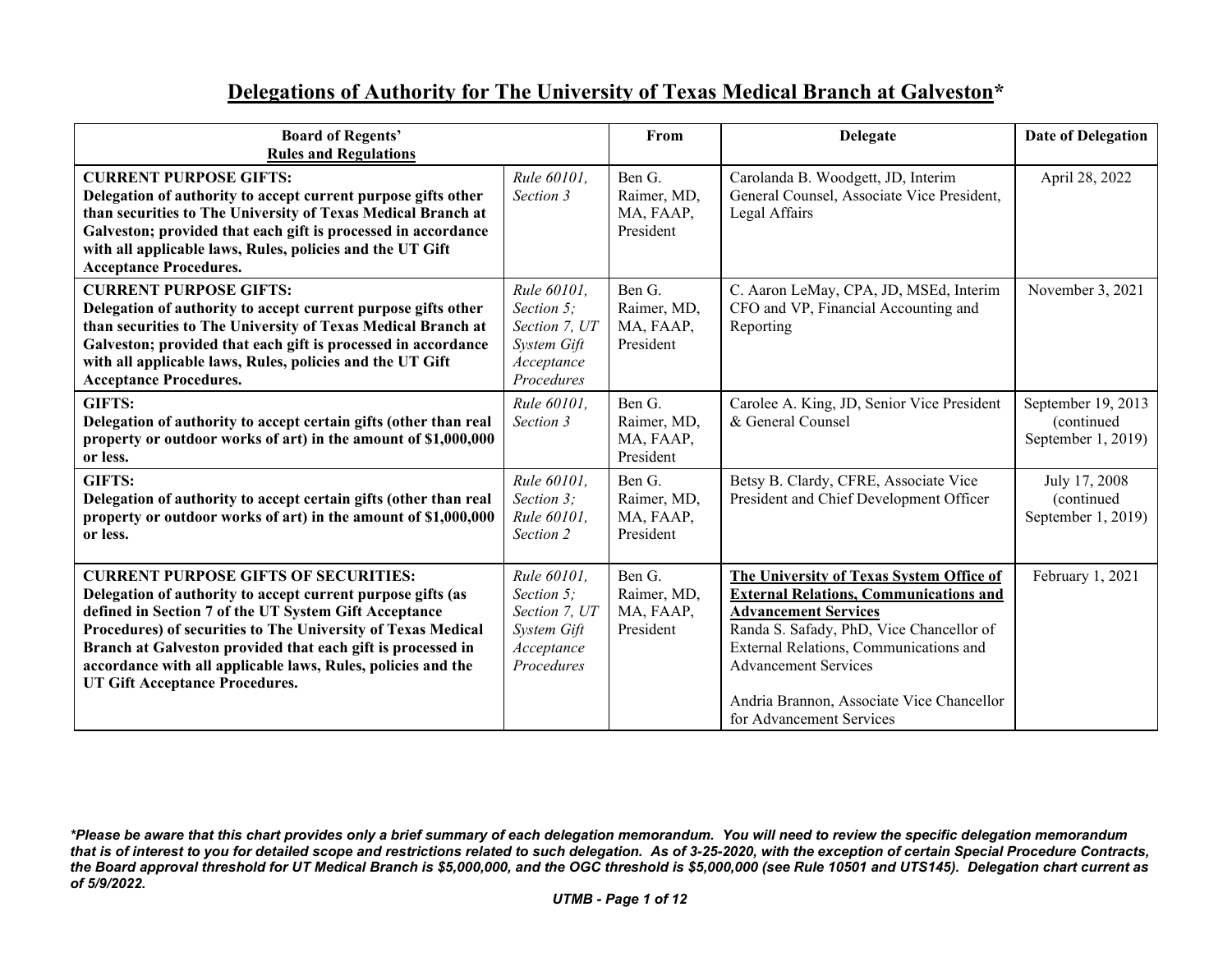| <b>Board of Regents'</b><br><b>Rules and Regulations</b>                                                                                                                                                                                                                                                                                                                                                                                                                                                                                                                                                         |                                           | From                                            | <b>Delegate</b>                                                                             | <b>Date of Delegation</b> |
|------------------------------------------------------------------------------------------------------------------------------------------------------------------------------------------------------------------------------------------------------------------------------------------------------------------------------------------------------------------------------------------------------------------------------------------------------------------------------------------------------------------------------------------------------------------------------------------------------------------|-------------------------------------------|-------------------------------------------------|---------------------------------------------------------------------------------------------|---------------------------|
| <b>GIFTS - IRS FORMS:</b><br>Delegation of authority to execute certain IRS forms,<br>including without limitation IRS Forms 8283 and 8282.<br>Authority extends only to necessary IRS forms relating to<br>gifts accepted on behalf of The University of Texas Medical<br><b>Branch at Galveston.</b>                                                                                                                                                                                                                                                                                                           | Rule 60101,<br>Sections 2<br>and $8$      | Ben G.<br>Raimer, MD,<br>MA, FAAP,<br>President | C. Aaron LeMay, CPA, JD, MSEd, Interim<br>CFO and VP, Financial Accounting and<br>Reporting | November 3, 2021          |
| <b>BANKING:</b><br>Delegation of authority to execute and deliver contracts for<br>banking services.                                                                                                                                                                                                                                                                                                                                                                                                                                                                                                             | Rule 10501;<br>UTS 166;<br><b>UTS 167</b> | Ben G.<br>Raimer, MD,<br>MA, FAAP,<br>President | C. Aaron LeMay, CPA, JD, MSEd, Interim<br>CFO and VP, Financial Accounting and<br>Reporting | November 3, 2021          |
| MINOR CONSTRUCTION PROJECTS AND MINOR<br><b>REPAIR AND REHABILITATION PROJECTS:</b><br>Delegation of authority to (1) appoint architects; approve<br>plans and construction documents; and execute and deliver<br>related contracts, agreements, guaranteed maximum price or<br>stipulated sum proposals, and other documents; and (2)<br>execute and deliver contracts and agreements with architects,<br>engineers, and other professional service providers, for all<br>new minor construction projects and minor repair and<br>rehabilitation projects with an anticipated value under<br>\$10,000,000.      | Rule 80403                                | Ben G.<br>Raimer, MD,<br>MA, FAAP,<br>President | C. Aaron LeMay, CPA, JD, MSEd, Interim<br>CFO and VP, Financial Accounting and<br>Reporting | November 3, 2021          |
| <b>MINOR CONSTRUCTION PROJECTS AND</b><br><b>MINORREPAIR AND REHABILITATION PROJECTS:</b><br>Delegation of authority to (1) appoint architects; approve<br>plans and construction documents; and execute and deliver<br>related contracts, agreements, guaranteed maximum price or<br>stipulated sum proposals, and other documents; and (2)<br>execute and deliver contracts and agreements with architects,<br>engineers, and other professional service providers, for all<br>new minor construction projects and minor repair and<br>rehabilitation projects with an anticipated value under<br>\$1,000,000. | Rule 80403                                | Ben G.<br>Raimer, MD,<br>MA, FAAP,<br>President | Steve LeBlanc, PE, MBA, Vice President,<br><b>Business Operations and Facilities</b>        | November 1, 2019          |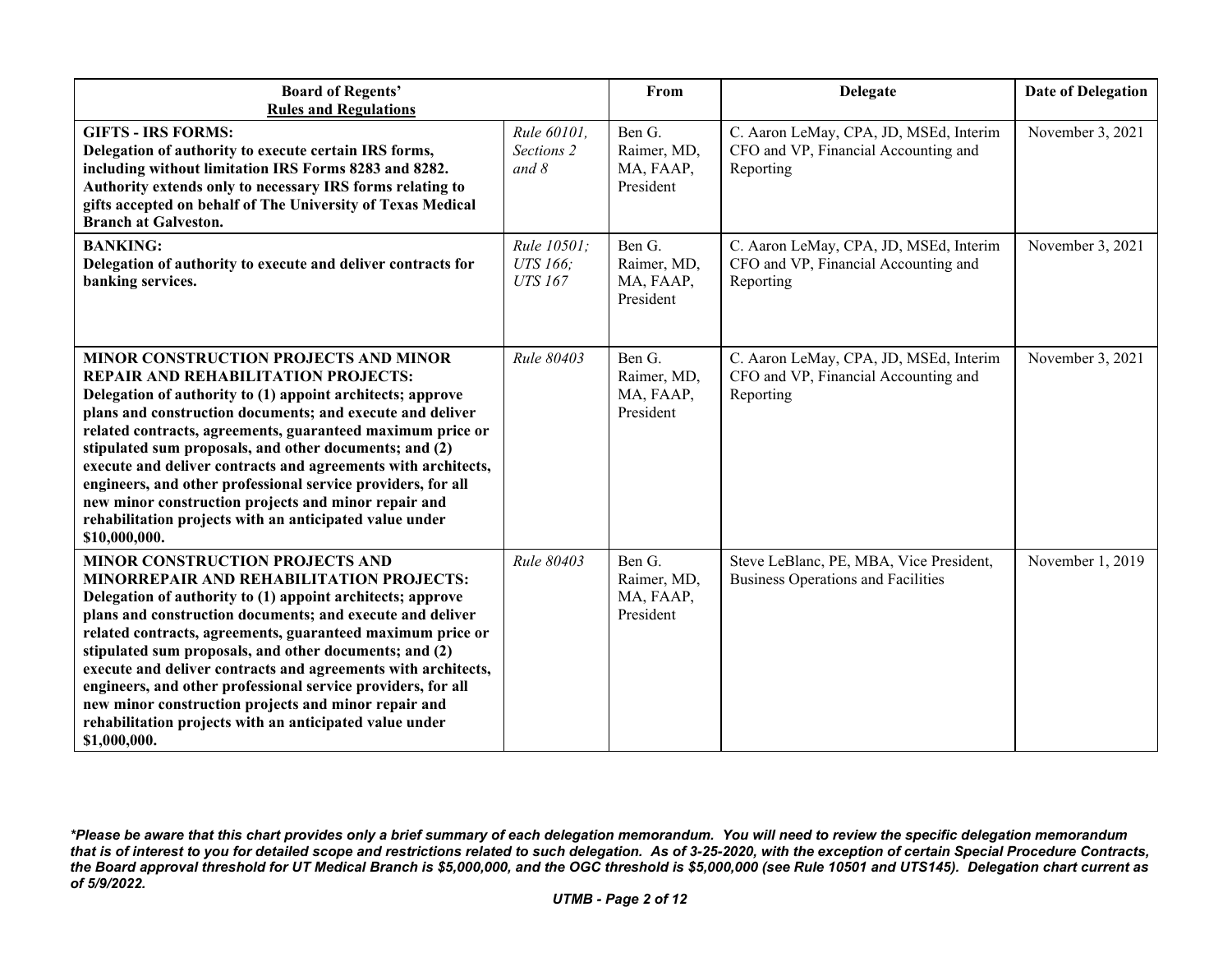| <b>Board of Regents'</b><br><b>Rules and Regulations</b>                                                                                                                                   |            | From                                            | Delegate                                                                                           | <b>Date of Delegation</b>                              |
|--------------------------------------------------------------------------------------------------------------------------------------------------------------------------------------------|------------|-------------------------------------------------|----------------------------------------------------------------------------------------------------|--------------------------------------------------------|
| <b>SPACE LEASE:</b><br>Delegation of authority to execute and deliver space lease<br>agreements.                                                                                           | Rule 10501 | Ben G.<br>Raimer, MD,<br>MA, FAAP,<br>President | Carolanda B. Woodgett, JD, Interim<br>General Counsel, Associate Vice President,<br>Legal Affairs  | April 28, 2022                                         |
| <b>SPACE LEASE:</b><br>Delegation of authority to execute and deliver space lease<br>agreements for the purpose of leasing space for use by the<br>institution for institutional purposes. | Rule 10501 | Ben G.<br>Raimer, MD,<br>MA, FAAP,<br>President | C. Aaron LeMay, CPA, JD, MSEd, Interim<br>CFO and VP, Financial Accounting and<br>Reporting        | March 14, 2022                                         |
| <b>SPACE LEASE:</b><br>Delegation of authority to execute and deliver space lease<br>agreements.                                                                                           | Rule 10501 | Ben G.<br>Raimer, MD,<br>MA, FAAP,<br>President | Carolee A. King, JD, Senior Vice President<br>& General Counsel                                    | September 12, 2016<br>(continued<br>September 1, 2019) |
| <b>PURCHASE ORDERS:</b><br>Delegation of authority to execute and deliver purchase<br>orders for the routine purchase of equipment, supplies, goods,<br>and services.                      | Rule 10501 | Ben G.<br>Raimer, MD,<br>MA, FAAP,<br>President | Carolanda B. Woodgett, JD, Interim<br>General Counsel, Associate Vice President,<br>Legal Affairs  | April 28, 2022                                         |
| <b>PURCHASE ORDERS:</b><br>Delegation of authority to execute and deliver purchase<br>orders for the routine purchase of equipment, supplies, goods,<br>and services.                      | Rule 10501 | Ben G.<br>Raimer, MD,<br>MA, FAAP,<br>President | C. Aaron LeMay, CPA, JD, MSEd, Interim<br>CFO and VP, Financial Accounting and<br>Reporting        | November 3, 2021                                       |
| <b>PURCHASE ORDERS:</b><br>Delegation of authority to execute and deliver purchase<br>orders for the routine purchase of equipment, supplies, goods,<br>and services.                      | Rule 10501 | Ben G.<br>Raimer, MD,<br>MA, FAAP,<br>President | Carolee A. King, JD, Senior Vice President<br>& General Counsel                                    | September 19, 2013<br>(continued<br>September 1, 2019) |
| <b>PURCHASE ORDERS:</b><br>Delegation of authority to execute and deliver purchase<br>orders for the routine purchase of equipment, supplies, goods,<br>and services.                      | Rule 10501 | Ben G.<br>Raimer, MD,<br>MA, FAAP,<br>President | Norma Dryer, CPM, Director, Purchasing<br><b>In Dryer's absence:</b><br><b>Purchasing Managers</b> | April 1, 2022                                          |
| <b>PURCHASE ORDERS:</b><br>Delegation of authority to execute and deliver purchase<br>orders for the routine purchase of equipment, supplies, goods,<br>and services up to \$1,000,000.    | Rule 10501 | Ben G.<br>Raimer, MD,<br>MA, FAAP,<br>President | Up to \$1,000,000<br>Purchasing Managers, Procurement                                              | November 1, 2017<br>(continued<br>September 1, 2019)   |
| <b>PURCHASE ORDERS:</b><br>Delegation of authority to execute and deliver purchase<br>orders up to \$1,000,000 for the routine purchase of<br>equipment, supplies, goods, and services.    | Rule 10501 | Ben G.<br>Raimer, MD,<br>MA, FAAP,<br>President | Up to \$1,000,000<br>Senior Team Leads, Purchasing                                                 | April 9, 2022                                          |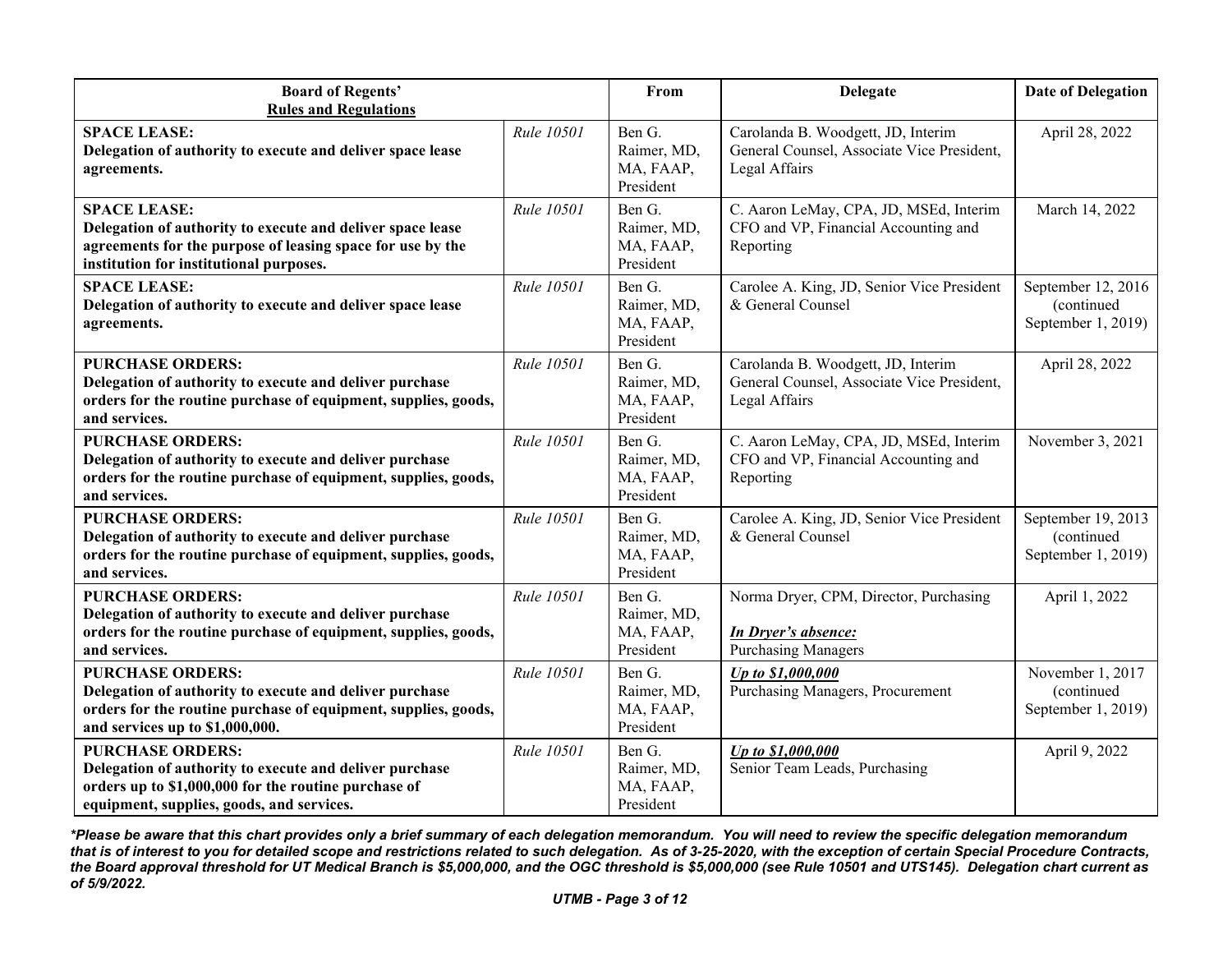| <b>Board of Regents'</b><br><b>Rules and Regulations</b>                                                                                                                                                                                                                                                              |            | From                                            | <b>Delegate</b>                                                            | <b>Date of Delegation</b>                              |
|-----------------------------------------------------------------------------------------------------------------------------------------------------------------------------------------------------------------------------------------------------------------------------------------------------------------------|------------|-------------------------------------------------|----------------------------------------------------------------------------|--------------------------------------------------------|
| <b>PURCHASE ORDERS:</b><br>Delegation of authority to execute and deliver purchase<br>orders up to \$250,000 for the routine purchase of equipment,<br>supplies, goods, and services.                                                                                                                                 | Rule 10501 | Ben G.<br>Raimer, MD,<br>MA, FAAP,<br>President | Up to \$250,000<br>Team Leads, Purchasing                                  | April 9, 2022                                          |
| <b>PURCHASE ORDERS:</b><br>Delegation of authority to execute and deliver purchase<br>orders for the routine purchase of equipment, supplies, goods,<br>and services up to \$100,000.                                                                                                                                 | Rule 10501 | Ben G.<br>Raimer, MD,<br>MA, FAAP,<br>President | Up to \$100,000<br>Senior Acquisition Specialists                          | August 1, 2014<br>(continued<br>September 1, 2019)     |
| <b>PURCHASE ORDERS:</b><br>Delegation of authority to execute and deliver purchase<br>orders for the routine purchase of equipment, supplies, goods,<br>and services up to \$50,000.                                                                                                                                  | Rule 10501 | Ben G.<br>Raimer, MD,<br>MA, FAAP,<br>President | Up to \$50,000<br><b>Acquisition Specialists</b>                           | August 1, 2014<br>(continued<br>September 1, 2019)     |
| <b>PURCHASE ORDERS:</b><br>Delegation of authority to execute and deliver purchase<br>orders for the routine purchase of equipment, supplies, goods,<br>and services up to \$25,000.                                                                                                                                  | Rule 10501 | Ben G.<br>Raimer, MD,<br>MA, FAAP,<br>President | Up to \$25,000<br>Tracey Geml, Supply Coordinator,<br>Materials Management | February 10, 2017<br>(continued<br>September 1, 2019)  |
| <b>PURCHASE ORDERS:</b><br>Delegation of authority to execute and deliver purchase<br>orders for the routine purchase of equipment, supplies, goods,<br>and services up to \$25,000.                                                                                                                                  | Rule 10501 | Ben G.<br>Raimer, MD,<br>MA, FAAP,<br>President | Up to \$25,000<br>Ricardo Mireles, Senior Supply Coordinator               | September 24, 2014<br>(continued<br>September 1, 2019) |
| <b>PURCHASE ORDERS:</b><br>Delegation of authority to execute and deliver purchase<br>orders for the routine purchase of equipment, supplies, goods,<br>and services up to \$25,000.                                                                                                                                  | Rule 10501 | Ben G.<br>Raimer, MD,<br>MA, FAAP,<br>President | Up to \$25,000<br><b>Acquisition Associates</b>                            | August 1, 2014<br>(continued<br>September 1, 2019)     |
| <b>PURCHASE ORDERS - DIRECT PATIENT CARE</b><br><b>OPERATIONS:</b><br>Delegation of authority to execute and deliver purchase<br>orders for the routine purchase of equipment, supplies, goods,<br>and services related to direct patient care operations up to<br>\$25,000.                                          | Rule 10501 | Ben G.<br>Raimer, MD,<br>MA, FAAP,<br>President | Up to \$25,000<br>Charlotte Gonzales, Supply Coordinator                   | January 1, 2016<br>(continued<br>September 1, 2019)    |
| <b>PURCHASE ORDERS - CARDIOLOGY</b><br><b>CATHETERIZATION LABS:</b><br>Delegation of authority to execute and deliver purchase<br>orders for the routine purchase of equipment, supplies, goods,<br>and services related to direct patient care operations for the<br>Cardiology Catheterization Labs up to \$25,000. | Rule 10501 | Ben G.<br>Raimer, MD,<br>MA, FAAP,<br>President | Up to \$25,000<br>Charlotte Gonzales, Senior Supply<br>Administrator       | August 1, 2014<br>(continued<br>September 1, 2019)     |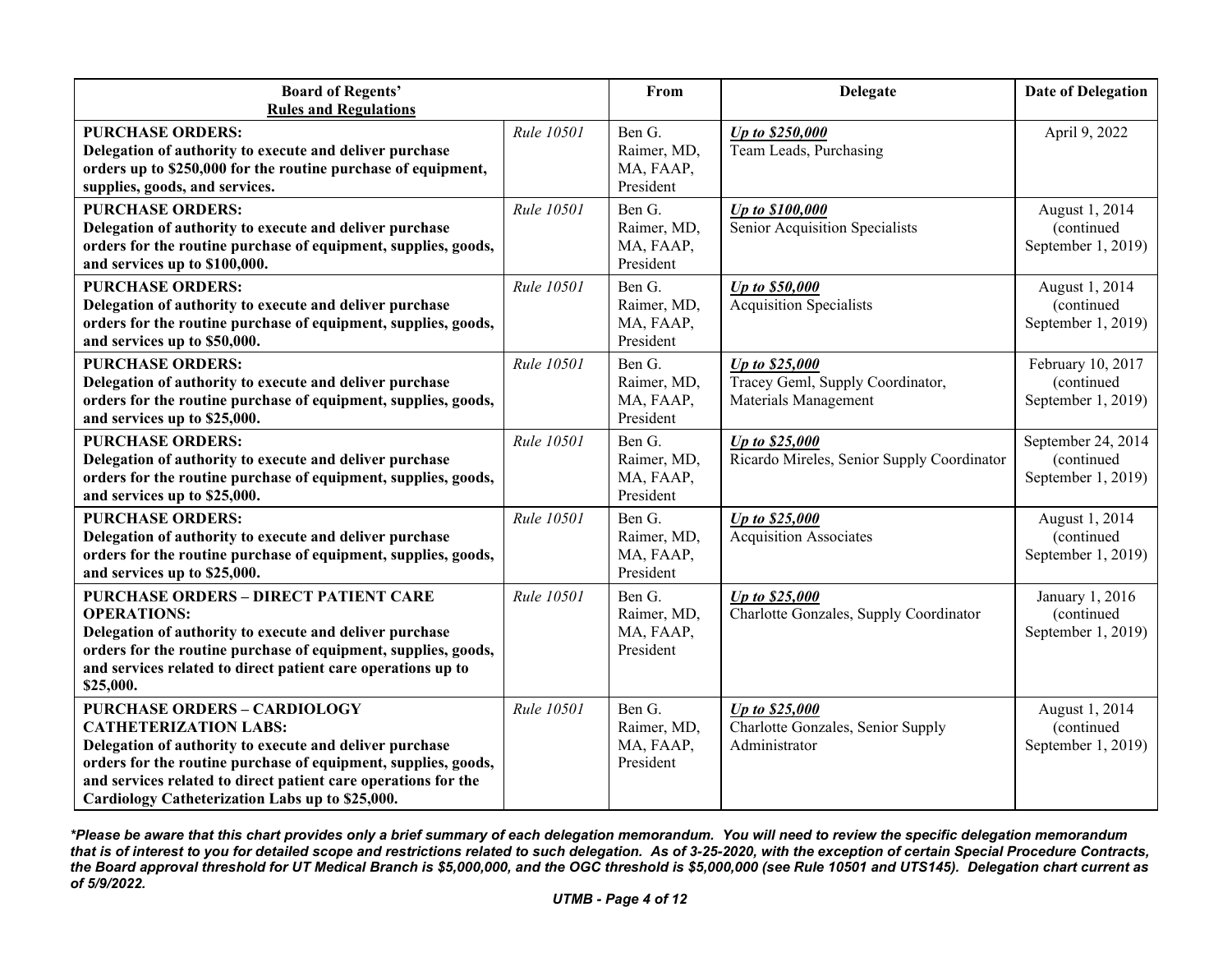| <b>Board of Regents'</b><br><b>Rules and Regulations</b>                                                                                                                                                                                                                                                |                   | From                                            | <b>Delegate</b>                                                                                                    | <b>Date of Delegation</b>                              |
|---------------------------------------------------------------------------------------------------------------------------------------------------------------------------------------------------------------------------------------------------------------------------------------------------------|-------------------|-------------------------------------------------|--------------------------------------------------------------------------------------------------------------------|--------------------------------------------------------|
| <b>PURCHASE ORDERS - OPERATING/SURGICAL</b><br><b>ROOMS:</b><br>Delegation of authority to execute and deliver purchase<br>orders for the routine purchase of equipment, supplies, goods,<br>and services related to direct patient care operations for the<br>Operating/Surgical Rooms up to \$25,000. | Rule 10501        | Ben G.<br>Raimer, MD,<br>MA, FAAP,<br>President | Up to \$25,000<br>Sonja Kluver-Livingston, Senior Supply<br>Coordinator, Nursing Administration -<br>Perioperative | April 12, 2016<br>(continued<br>September 1, 2019)     |
| <b>PURCHASE ORDERS - OPERATING/SURGICAL</b><br><b>ROOMS:</b><br>Delegation of authority to execute and deliver purchase<br>orders for the routine purchase of equipment, supplies, goods,<br>and services related to direct patient care operations for the<br>Operating/Surgical Rooms up to \$25,000. | Rule 10501        | Ben G.<br>Raimer, MD,<br>MA, FAAP,<br>President | Up to \$25,000<br>Kimberly L. Yates-Young, Supply<br>Coordinator, Nursing Administration -<br>Perioperative        | April 12, 2016<br>(continued<br>September 1, 2019)     |
| <b>PURCHASE ORDERS - OPERATING/SURGICAL</b><br><b>ROOMS:</b><br>Delegation of authority to execute and deliver purchase<br>orders for the routine purchase of equipment, supplies, goods,<br>and services related to direct patient care operations for the<br>Operating/Surgical Rooms up to \$25,000. | Rule 10501        | Ben G.<br>Raimer, MD,<br>MA, FAAP,<br>President | Up to \$25,000<br>Candace Cappadona, Supply Coordinator                                                            | September 24, 2016<br>(continued<br>September 1, 2019) |
| <b>PURCHASE ORDERS - RESEARCH SUB-AWARDS:</b><br>Delegation of authority to execute and deliver purchase<br>orders for the routine purchase of equipment, supplies, goods,<br>and services related to research sub-awards up to \$250,000.                                                              | Rule 10501        | Ben G.<br>Raimer, MD,<br>MA, FAAP,<br>President | Up to \$250,000<br>Nancy Bricker, Administrative Operations<br>Manager                                             | May 1, 2017<br>(continued<br>September 1, 2019)        |
| <b>PURCHASE ORDERS - SPONSORED PROGRAMS:</b><br>Delegation of authority to execute and deliver purchase<br>orders up to \$250,000 limited to sub-recipient award<br>contracts in the University Office of Sponsored Programs.                                                                           | Rule 10501        | Ben G.<br>Raimer, MD,<br>MA, FAAP,<br>President | Up to \$250,000<br>Jennifer Russell, Business Coordinator,<br>Office of Sponsored Programs                         | May 20, 2021                                           |
| <b>PURCHASE ORDERS - SPONSORED PROGRAMS:</b><br>Delegation of authority to execute and deliver purchase<br>orders up to \$250,000 limited to sub-recipient award<br>contracts in the University Office of Sponsored Programs.                                                                           | Rule 10501        | Ben G.<br>Raimer, MD,<br>MA, FAAP,<br>President | Up to \$250,000<br>Cheryl L. Anders, Administrative<br>Coordinator                                                 | January 12, 2015<br>(continued<br>September 1, 2019)   |
| <b>CONTRACTS:</b><br>Delegation of authority to execute and deliver contracts of<br>any kind or nature, including contracts for the purchase of<br>equipment, supplies, goods, and services.                                                                                                            | <b>Rule 10501</b> | Ben G.<br>Raimer, MD,<br>MA, FAAP,<br>President | Carolanda B. Woodgett, JD, Interim<br>General Counsel, Associate Vice President,<br>Legal Affairs                  | April 22, 2022                                         |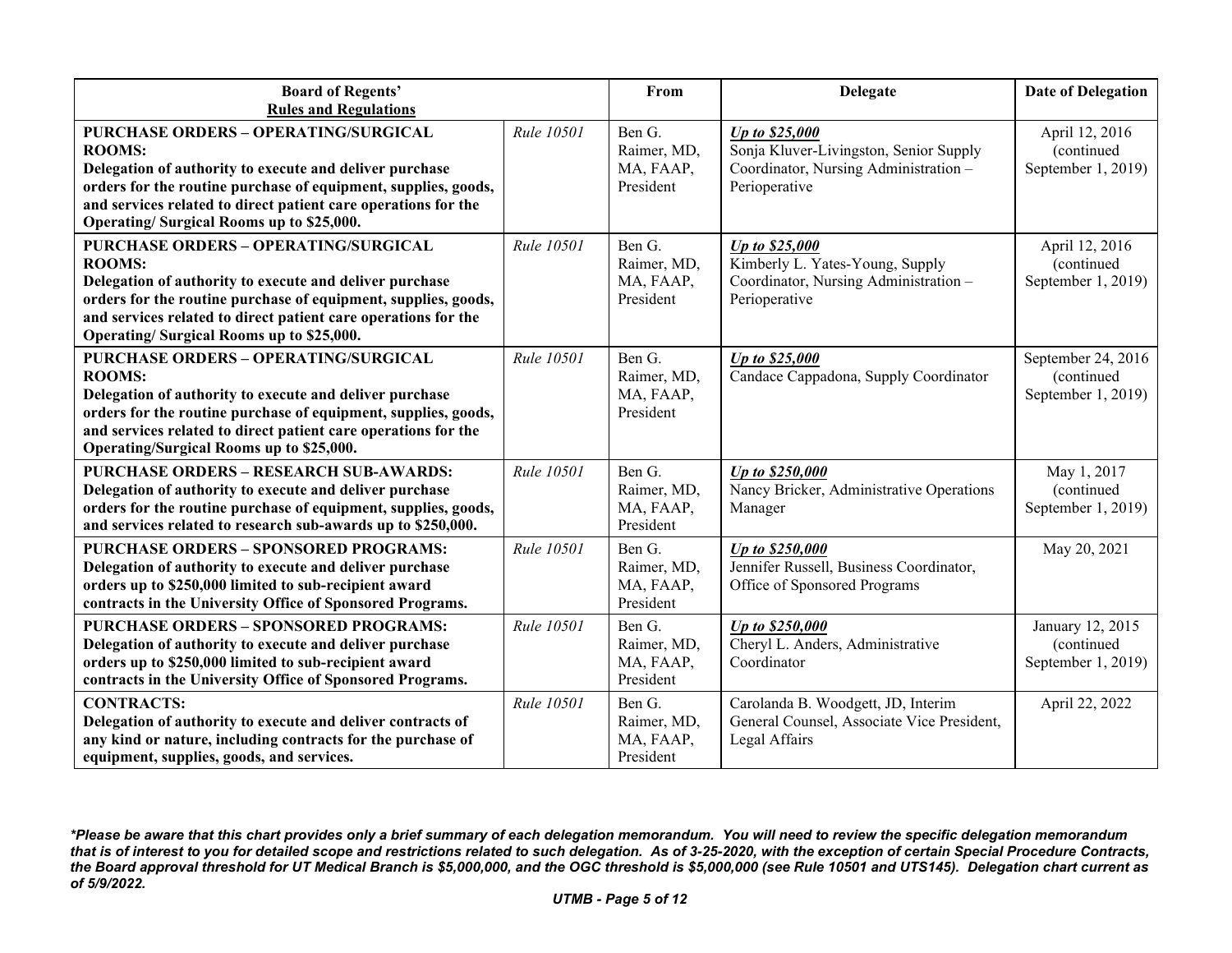| <b>Board of Regents'</b><br><b>Rules and Regulations</b>                                                                                                                                                                                                         |                                                  | From                                            | <b>Delegate</b>                                                                                                         | <b>Date of Delegation</b>                              |
|------------------------------------------------------------------------------------------------------------------------------------------------------------------------------------------------------------------------------------------------------------------|--------------------------------------------------|-------------------------------------------------|-------------------------------------------------------------------------------------------------------------------------|--------------------------------------------------------|
| <b>CONTRACTS:</b><br>Delegation of authority to execute and deliver contracts of<br>any kind or nature, including contracts for the purchase of<br>equipment, supplies, goods, and services.                                                                     | Rule 10501                                       | Ben G.<br>Raimer, MD,<br>MA, FAAP,<br>President | C. Aaron LeMay, CPA, JD, MSEd, Interim<br>CFO and VP, Financial Accounting and<br>Reporting                             | November 3, 2021                                       |
| <b>CONTRACTS:</b><br>Delegation of authority to execute and deliver contracts of<br>any kind or nature, including contracts for the purchase of<br>equipment, supplies, goods, and services.                                                                     | Rule 10501                                       | Ben G.<br>Raimer, MD,<br>MA, FAAP,<br>President | Carolee A. King, Senior Vice President &<br>General Counsel                                                             | September 27, 2011<br>(continued<br>September 1, 2019) |
| <b>CONTRACTS:</b><br>Delegation of authority to execute and deliver contracts for<br>the purchase of equipment, supplies, goods, and services that<br>are subject to Texas Education Code 74.008, up to \$1,000,000.                                             | Texas<br>Education<br>Code 74.008:<br>Rule 10501 | Ben G.<br>Raimer, MD,<br>MA, FAAP,<br>President | Up to \$1,000,000<br>Norma Dryer, CPM, Director, Purchasing<br><b>In Dryer's absence:</b><br><b>Purchasing Managers</b> | April 1, 2022                                          |
| <b>CONTRACTS:</b><br>Delegation of authority to execute and deliver contracts of<br>any kind or nature, including contracts for the purchase of<br>equipment, supplies, goods, and services up to \$250,000.                                                     | Texas<br>Education<br>Code 74.008;<br>Rule 10501 | Ben G.<br>Raimer, MD,<br>MA, FAAP,<br>President | Up to \$250,000<br>Cheryl Evans, CPM, Senior Team Lead -<br>Purchasing                                                  | October 15, 2020                                       |
| <b>CONTRACTS:</b><br>Delegation of authority to execute and deliver contracts of<br>any kind or nature, including contracts for the purchase of<br>equipment, supplies, goods, and services that are subject to<br>Texas Education Code 74.008, up to \$250,000. | Texas<br>Education<br>Code 74.008;<br>Rule 10501 | Ben G.<br>Raimer, MD,<br>MA, FAAP,<br>President | Up to \$250,000<br>Purchasing Managers, Procurement                                                                     | November 1, 2017<br>(continued<br>September 1, 2019)   |
| <b>REVENUE CONTRACTS:</b><br>Delegation of authority to execute and deliver revenue<br>contracts of any kind or nature.                                                                                                                                          | Rule 10501                                       | Ben G.<br>Raimer, MD,<br>MA, FAAP,<br>President | Becky Korenek, MBA, MHA, Senior Vice<br>President, Strategic and Business Planning                                      | April 5, 2018<br>(continued<br>September 1, 2019)      |
| <b>REVENUE CONTRACTS:</b><br>Delegation of authority to execute and deliver revenue<br>contracts of any kind or nature.                                                                                                                                          | Rule 10501                                       | Ben G.<br>Raimer, MD,<br>MA, FAAP,<br>President | Wayne Johnson, MBA, CPCM,<br><b>Institutional Contracting Officer</b>                                                   | March 29, 2017<br>(continued<br>September 1, 2019)     |
| <b>CONTRACTS WITH PAYORS FOR HEALTH SERVICES</b><br><b>TO A SINGLE PATIENT:</b><br>Delegation of authority to execute and deliver contracts with<br>payors for health care services to a single patient.                                                         | Rule 10501                                       | Ben G.<br>Raimer, MD,<br>MA, FAAP,<br>President | Becky Korenek, MBA, MHA, Senior Vice<br>President, Strategic and Business Planning                                      | April 5, 2018<br>(continued)<br>September 1, 2019)     |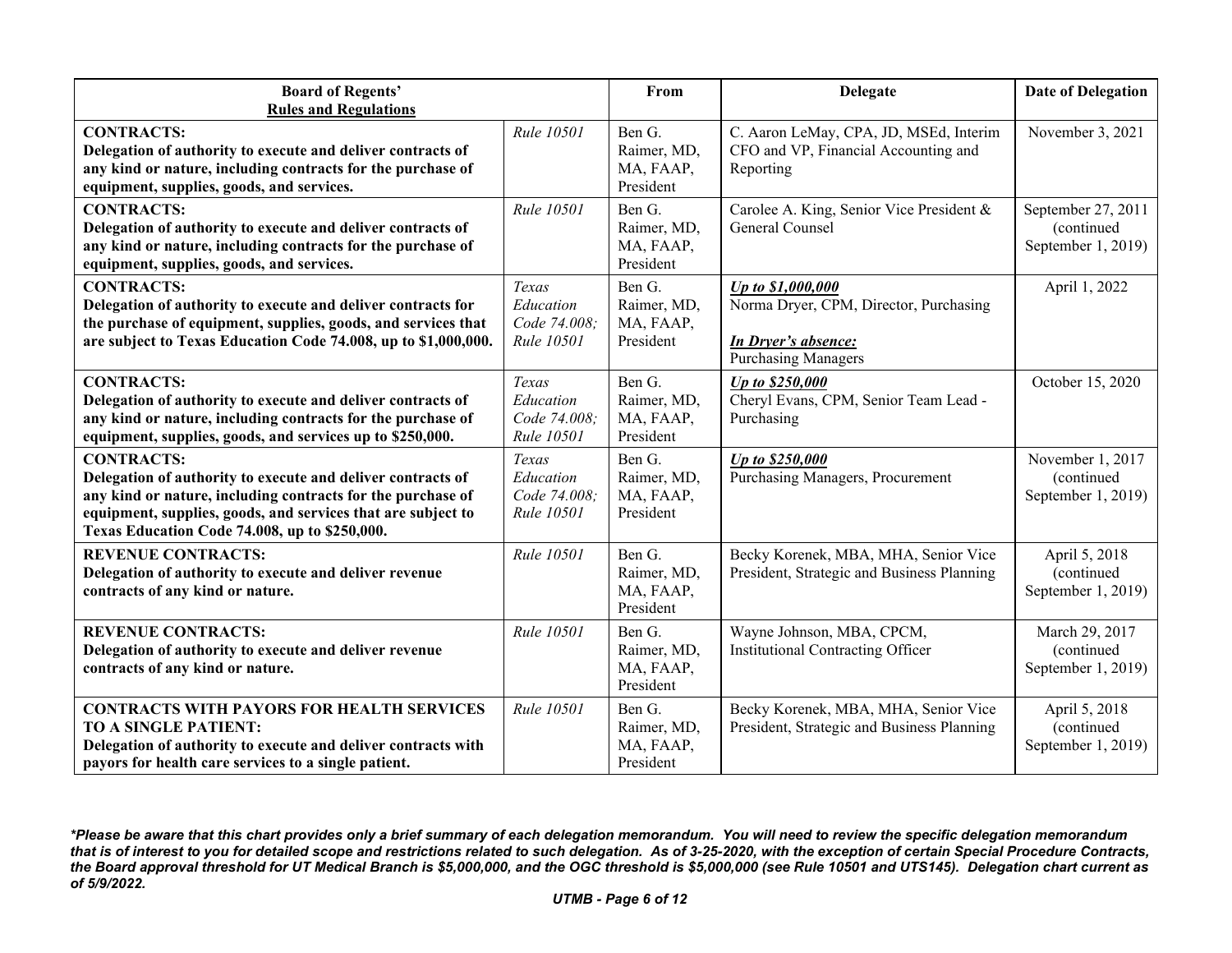| <b>Board of Regents'</b><br><b>Rules and Regulations</b>                                                                                                                                                                                                                                                                                                                                                                                                                                                                                                                                                                                                                                                                                                 |                                                        | From                                            | <b>Delegate</b>                                                                                    | <b>Date of Delegation</b>                           |
|----------------------------------------------------------------------------------------------------------------------------------------------------------------------------------------------------------------------------------------------------------------------------------------------------------------------------------------------------------------------------------------------------------------------------------------------------------------------------------------------------------------------------------------------------------------------------------------------------------------------------------------------------------------------------------------------------------------------------------------------------------|--------------------------------------------------------|-------------------------------------------------|----------------------------------------------------------------------------------------------------|-----------------------------------------------------|
| <b>CONTRACTS - ELECTRIC TRANSMISSION UTILITIES</b><br>AND NATURAL GAS TRANSPORTATION AND<br><b>DISTRIBUTION UTILITIES:</b><br>Delegation of authority to execute and deliver certain<br>agreements with electric transmission utilities and natural gas<br>transportation and distribution utilities related to extensions<br>of service, installation and interconnection of facilities, and<br>parallel operation of distributed generation (excluding<br>agreements transferring an interest in real estate) that are<br>necessary to complete major or minor reconstruction and<br>repair and rehabilitation projects previously approved by the<br>Board of Regents of The University of Texas System in the<br><b>Capital Improvement Program.</b> | Rule 10501;<br>Rule 80310;<br>Rule 80402;<br>and 90403 | Ben G.<br>Raimer, MD,<br>MA, FAAP,<br>President | Steve LeBlanc, PE, MBA, Vice President,<br><b>Business Operations and Facilities</b>               | November 1, 2019                                    |
| <b>NATURAL GAS CONTRACTS:</b><br>Delegation of authority to execute and deliver Transaction<br>confirmation documents under Natural Gas Contracts<br>executed and delivered by an authorized representative of<br>UTMB.                                                                                                                                                                                                                                                                                                                                                                                                                                                                                                                                  | Rule 10501                                             | Ben G.<br>Raimer, MD,<br>MA, FAAP,<br>President | Steve LeBlanc, PE, MBA, Vice President,<br><b>Business Operations and Facilities</b>               | November 1, 2019                                    |
| <b>ELECTRIC CONTRACTS:</b><br>Delegation of authority to execute and deliver Transaction<br>confirmation documents under Electric Contracts executed<br>and delivered by an authorized representative of UTMB.                                                                                                                                                                                                                                                                                                                                                                                                                                                                                                                                           | Rule 10501                                             | Ben G.<br>Raimer, MD,<br>MA, FAAP,<br>President | Steve LeBlanc, PE, MBA, Vice President,<br><b>Business Operations and Facilities</b>               | November 1, 2019                                    |
| <b>AFFILIATION AGREEMENTS AND PROGRAM</b><br><b>AGREEMENTS - ZERO DOLLAR:</b><br>Delegation of authority to execute and deliver zero-dollar<br>affiliation agreements and program agreements.                                                                                                                                                                                                                                                                                                                                                                                                                                                                                                                                                            | Rule 10501                                             | Ben G.<br>Raimer, MD,<br>MA, FAAP,<br>President | Timothy J. Harlin, DSc, MBA, FACHE,<br>Executive Vice President and CEO, UTMB<br>Health System     | August 19, 2019<br>(continued<br>September 1, 2019) |
| <b>AFFILIATION AGREEMENTS AND PROGRAM</b><br><b>AGREEMENTS - ZERO DOLLAR:</b><br>Delegation of authority to execute and deliver zero-dollar<br>affiliation agreements and program agreements.                                                                                                                                                                                                                                                                                                                                                                                                                                                                                                                                                            | Rule 10501                                             | Ben G.<br>Raimer, MD,<br>MA, FAAP,<br>President | David A. Brown, PT, PhD, FAPTA, Senior<br>Vice President and Dean, School of Health<br>Professions | March 1, 2019<br>(continued<br>September 1, 2019)   |
| <b>AFFILIATION AGREEMENTS AND PROGRAM</b><br><b>AGREEMENTS - ZERO DOLLAR:</b><br>Delegation of authority to execute and deliver zero-dollar<br>affiliation agreements and program agreements.                                                                                                                                                                                                                                                                                                                                                                                                                                                                                                                                                            | Rule 10501                                             | Ben G.<br>Raimer, MD,<br>MA, FAAP,<br>President | Dr. Anish Bhardwaj, MD, MBA                                                                        | August 1, 2018<br>(continued<br>September 1, 2019)  |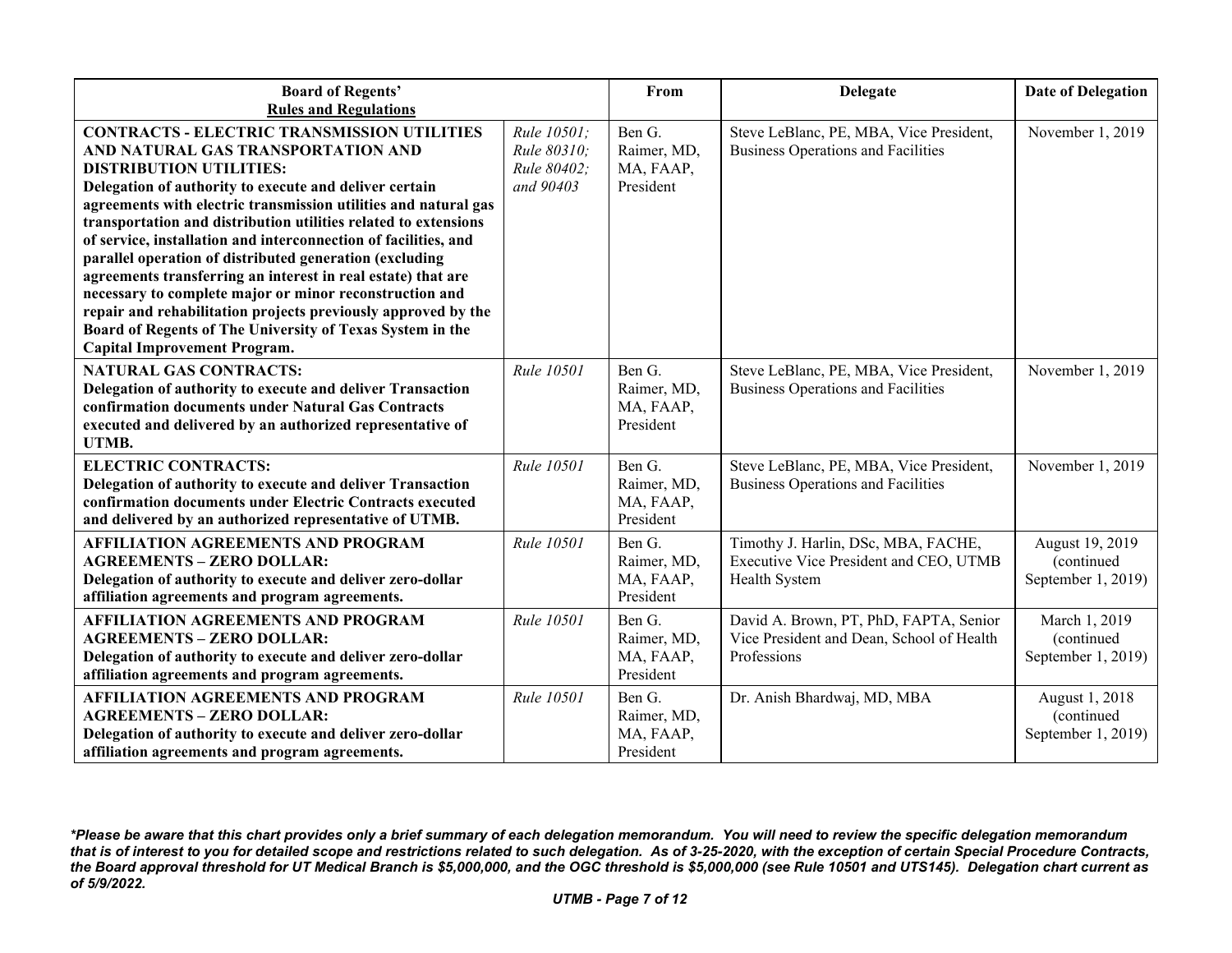| <b>Board of Regents'</b>                                                                                                                                                                                                                                                                                                                                        |                            | From                                            | <b>Delegate</b>                                                                                                        | <b>Date of Delegation</b>                              |
|-----------------------------------------------------------------------------------------------------------------------------------------------------------------------------------------------------------------------------------------------------------------------------------------------------------------------------------------------------------------|----------------------------|-------------------------------------------------|------------------------------------------------------------------------------------------------------------------------|--------------------------------------------------------|
| <b>Rules and Regulations</b><br><b>AFFILIATION AGREEMENTS AND PROGRAM</b><br><b>AGREEMENTS - ZERO DOLLAR:</b><br>Delegation of authority to execute and deliver zero-dollar<br>affiliation agreements and program agreements.                                                                                                                                   | Rule 10501                 | Ben G.<br>Raimer, MD,<br>MA, FAAP,<br>President | Dr. Charles P. Mouton, MD, MS, Vice<br>Dean for Academic Affairs                                                       | February 1, 2018<br>(continued<br>September 1, 2019)   |
| <b>AFFILIATION AGREEMENTS AND PROGRAM</b><br><b>AGREEMENTS - ZERO DOLLAR:</b><br>Delegation of authority to execute and deliver zero-dollar<br>affiliation agreements and program agreements.                                                                                                                                                                   | Rule 10501                 | Ben G.<br>Raimer, MD,<br>MA, FAAP,<br>President | Deborah J. Jones, RN, PhD, Senior Vice<br>President and Dean, School Nursing                                           | February 1, 2018<br>(continued<br>September 1, 2019)   |
| <b>AFFILIATION AGREEMENTS AND PROGRAM</b><br><b>AGREEMENTS:</b><br>Delegation of authority to execute and deliver affiliation<br>agreements and program agreements.                                                                                                                                                                                             | Rule 10501                 | Ben G.<br>Raimer, MD,<br>MA, FAAP,<br>President | David W. Niesel, PhD, Vice President and<br>Dean ad interim, Graduate School of<br><b>Biomedical Sciences</b>          | October 1, 2013<br>(continued<br>September 1, 2019)    |
| <b>AFFILIATION AGREEMENTS AND PROGRAM</b><br><b>AGREEMENTS WITH CORRECTIONAL MANAGED</b><br><b>CARE:</b><br>Delegation of authority to execute and deliver standard<br>affiliation and program agreements associated with<br>correctional managed care.                                                                                                         | Rule 10501,<br>Section 5   | Ben G.<br>Raimer, MD,<br>MA, FAAP,<br>President | Owen J. Murray, M.D., Associate Vice<br>President, Chief Physician Executive,<br><b>UTMB</b> Correctional Managed Care | July 17, 2008<br>(continued<br>September 1, 2019)      |
| <b>INTERAGENCY CONTRACTS WITH U.T.</b><br><b>INSTITUTIONS:</b><br>Delegation of authority to execute and deliver contracts or<br>agreements with System Administration or between or among<br>U.T. institutions for resources or services.                                                                                                                      | Rule 10501,<br>Section 2.7 | Ben G.<br>Raimer, MD,<br>MA, FAAP,<br>President | Carolanda B. Woodgett, JD, Interim<br>General Counsel, Associate Vice President,<br>Legal Affairs                      | April 28, 2022                                         |
| <b>INTERAGENCY CONTRACTS WITH U.T.</b><br><b>INSTITUTIONS:</b><br>Delegation of authority to execute and deliver contracts or<br>agreements with System Administration or between or among<br>U.T. institutions for resources or services. Any such contract<br>or agreement shall provide for the recovery of the cost of<br>services and resources furnished. | Rule 10501,<br>Section 2.7 | Ben G.<br>Raimer, MD,<br>MA, FAAP,<br>President | C. Aaron LeMay, CPA, JD, MSEd, Interim<br>CFO and VP, Financial Accounting and<br>Reporting                            | November 3, 2021                                       |
| <b>INTERAGENCY CONTRACTS WITH U.T.</b><br><b>INSTITUTIONS:</b><br>Delegation of authority to execute and deliver contracts or<br>agreements with System Administration or between or among<br>U.T. institutions for resources or services.                                                                                                                      | Rule 10501,<br>Section 2.7 | Ben G.<br>Raimer, MD,<br>MA, FAAP,<br>President | Carolee A. King, JD, Senior Vice President<br>& General Counsel                                                        | September 19, 2013<br>(continued<br>September 1, 2019) |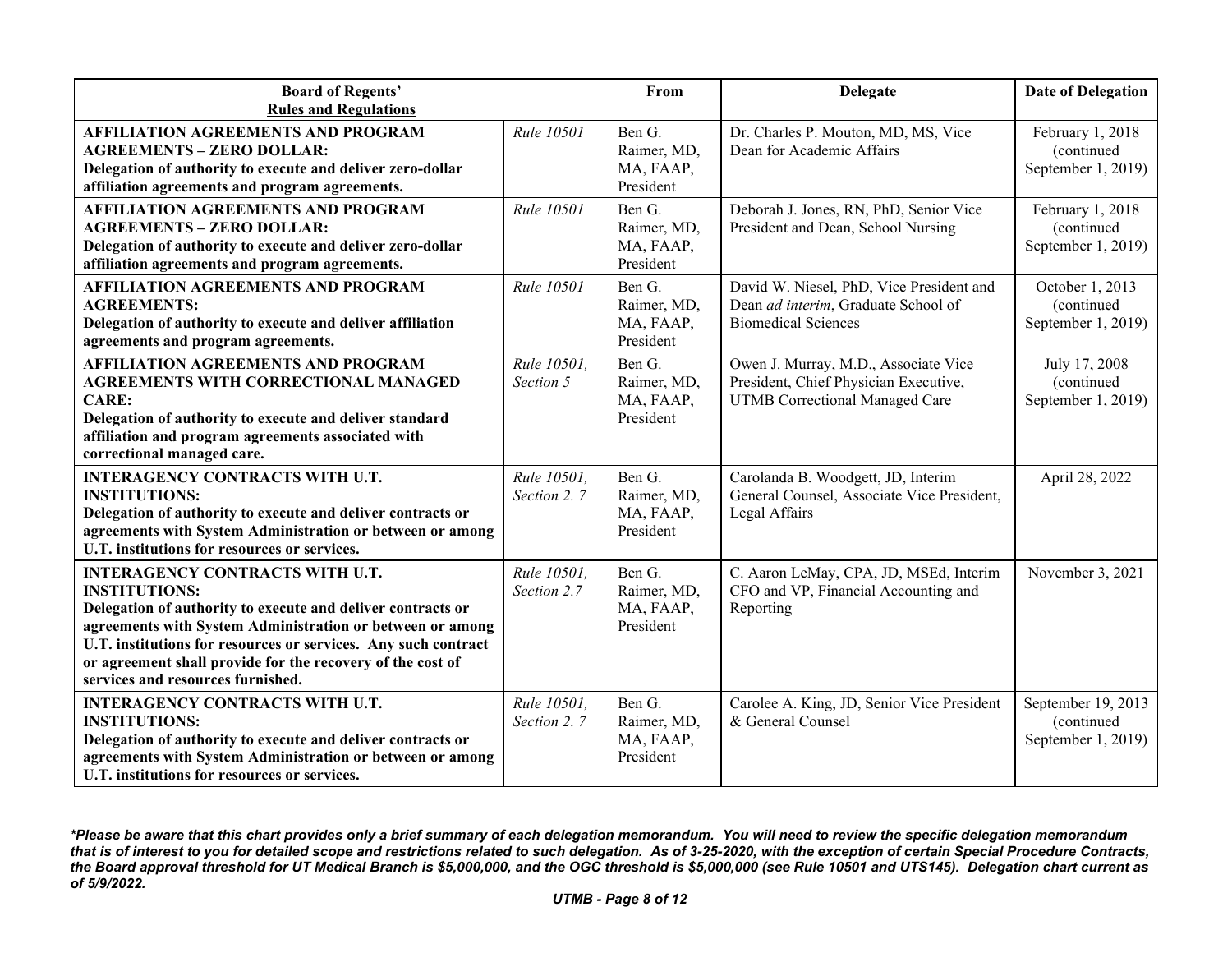| <b>Board of Regents'</b><br><b>Rules and Regulations</b>                                                                                                                                                                                                                                                                                                                 |                   | From                                            | <b>Delegate</b>                                                                   | <b>Date of Delegation</b>                              |
|--------------------------------------------------------------------------------------------------------------------------------------------------------------------------------------------------------------------------------------------------------------------------------------------------------------------------------------------------------------------------|-------------------|-------------------------------------------------|-----------------------------------------------------------------------------------|--------------------------------------------------------|
| <b>CLINICAL TRIAL AGREEMENTS AND NON-</b><br><b>DISCLOSURE AGREEMENTS RELATED TO STATE</b><br>AND FEDERAL CONTRACTS OR PROPOSALS FOR<br><b>SPONSORED RESEARCH:</b><br>Delegation of authority to execute and deliver clinical trial<br>agreements and non-disclosure agreements related to state,<br>federal and other contracts or proposals for sponsored<br>research. | <i>Rule</i> 10501 | Ben G.<br>Raimer, MD,<br>MA, FAAP,<br>President | Lori Simon, RN, BSN, CCRP, Director of<br>Clinical Research                       | February 1, 2017<br>(continued)<br>September 1, 2019)  |
| <b>SPONSORED RESEARCH:</b><br>Delegation of authority to execute and deliver state, federal<br>and other contracts or proposals for sponsored research.                                                                                                                                                                                                                  | <b>Rule 10501</b> | Ben G.<br>Raimer, MD,<br>MA, FAAP,<br>President | Christy Taylor Bray, Director ad interim<br><b>Sponsored Programs</b>             | December 5, 2019                                       |
| <b>SPONSORED RESEARCH:</b><br>Delegation of authority to execute and deliver state and<br>federal contracts or proposals for sponsored research.                                                                                                                                                                                                                         | <b>Rule 10501</b> | Ben G.<br>Raimer, MD,<br>MA, FAAP,<br>President | Erika LeGros, Research Operations<br>Manager                                      | February 1, 2019<br>(continued)<br>September $1, 2019$ |
| <b>SPONSORED RESEARCH:</b><br>Delegation of authority to execute and deliver state, federal<br>and other contracts or proposals for sponsored research.                                                                                                                                                                                                                  | <b>Rule 10501</b> | Ben G.<br>Raimer, MD,<br>MA, FAAP,<br>President | Claudia Delgado, Associate Vice President,<br>Research Administration, ad interim | May 18, 2020                                           |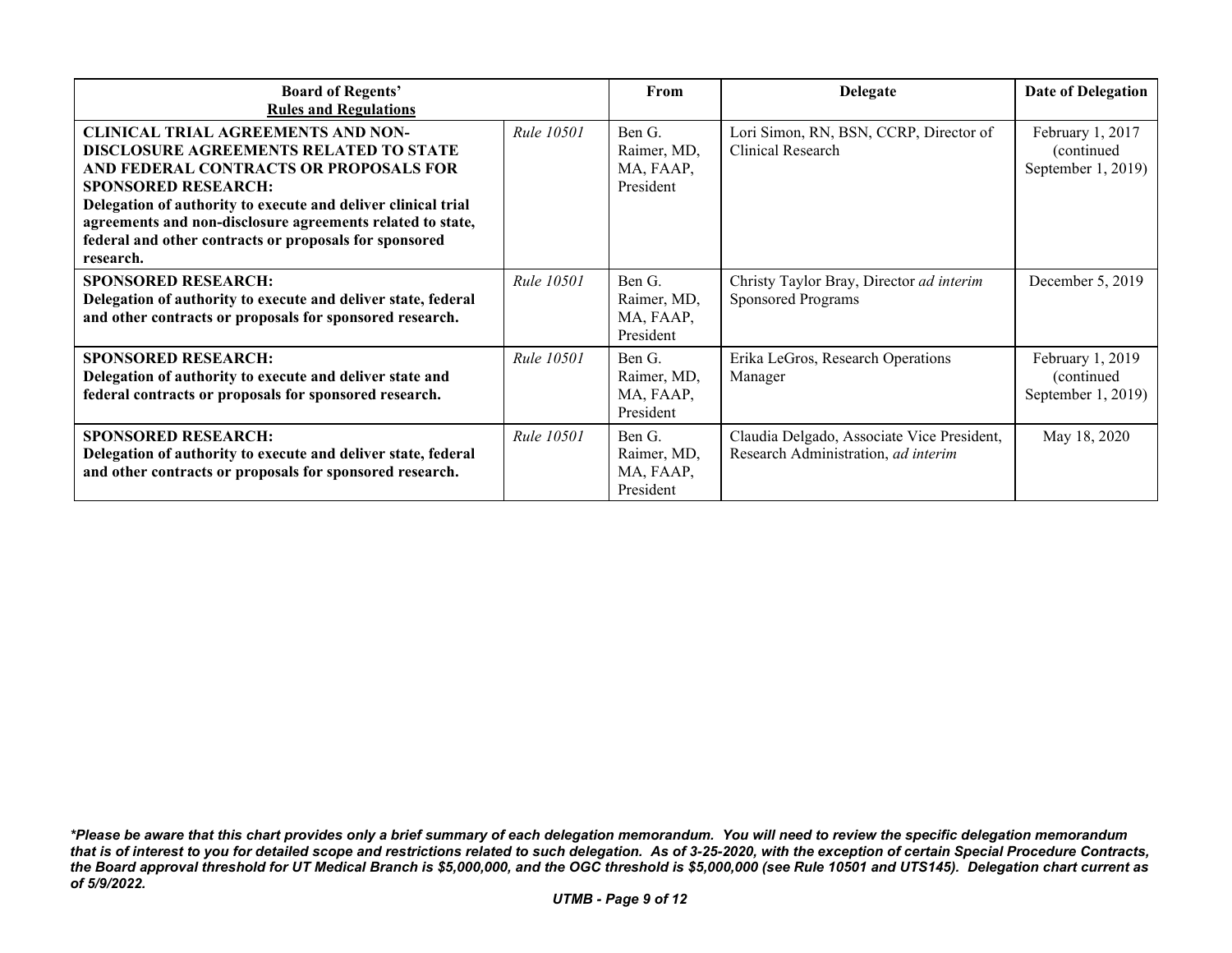| <b>Board of Regents'</b><br><b>Rules and Regulations</b>                                                                                                                                                                                                                                                                                                                                                                                                                                 |                                                                            | From                                            | <b>Delegate</b>                                                                                   | <b>Date of Delegation</b>                            |
|------------------------------------------------------------------------------------------------------------------------------------------------------------------------------------------------------------------------------------------------------------------------------------------------------------------------------------------------------------------------------------------------------------------------------------------------------------------------------------------|----------------------------------------------------------------------------|-------------------------------------------------|---------------------------------------------------------------------------------------------------|------------------------------------------------------|
| AGREEMENTS WITH CORPORATE SPONSORS AND<br>AGREEMENTS THAT GRANT AN INTEREST IN<br><b>INTELLECTUAL PROPERTY:</b><br>Delegation of authority to execute and deliver non-disclosure<br>agreements and clinical trial agreements which grant an<br>interest in intellectual property. Also covers typical option<br>and license agreements and research contracts with corporate<br>sponsors, as well as non-disclosure agreements and material<br>transfer agreements.                      | Rule 10501;<br>Rule 90101,<br>Sections 15.1<br>and 15.3;<br><b>UTS 125</b> | Ben G.<br>Raimer, MD,<br>MA, FAAP,<br>President | Carolanda B. Woodgett, JD, Interim<br>General Counsel, Associate Vice President,<br>Legal Affairs | April 28, 2022                                       |
| No prior approval by the Board of Regents is required for<br>non-governmental agreements (e.g. sponsored research<br>contracts with a corporate sponsor and/or licenses) legal<br>documents, contracts, or institutional support grants, and<br>other conveyances of intellectual property owned or<br>controlled by the Board of Regents. All such agreements<br>having a face value of more than \$1,000,000 must be reviewed<br>and processed as outlined in UT System Policy 125.    |                                                                            |                                                 |                                                                                                   |                                                      |
| <b>AGREEMENTS WITH CORPORATE SPONSORS AND</b><br>AGREEMENTS THAT GRANT AN INTEREST IN<br><b>INTELLECTUAL PROPERTY:</b><br>Delegation of authority to execute and deliver non-disclosure<br>agreements and clinical trial agreements which grant an<br>interest in intellectual property. Also covers typical option<br>and license agreements and research contracts with corporate<br>sponsors, as well as non-disclosure agreements and material<br>transfer agreements.               | Rule 10501;<br>Rule 90101,<br>Sections 15.1<br>and 15.3;<br><b>UTS125</b>  | Ben G.<br>Raimer, MD,<br>MA, FAAP,<br>President | Lori Simon, RN, BSN, CCRP, Director of<br><b>Clinical Research</b>                                | February 1, 2019<br>(continued<br>September 1, 2019) |
| No prior approval by the Board of Regents is required for<br>non-governmental agreements (e.g. sponsored research<br>contracts with a corporate sponsor and/or licenses) legal<br>documents, contracts, or institutional support grants, and<br>other conveyances of intellectual property owned or<br>controlled by the Board of Regents. All such agreements<br>having a face value of more than \$1,000,000 must be reviewed<br>and processed as outlined in UT System Policy UTS125. |                                                                            |                                                 |                                                                                                   |                                                      |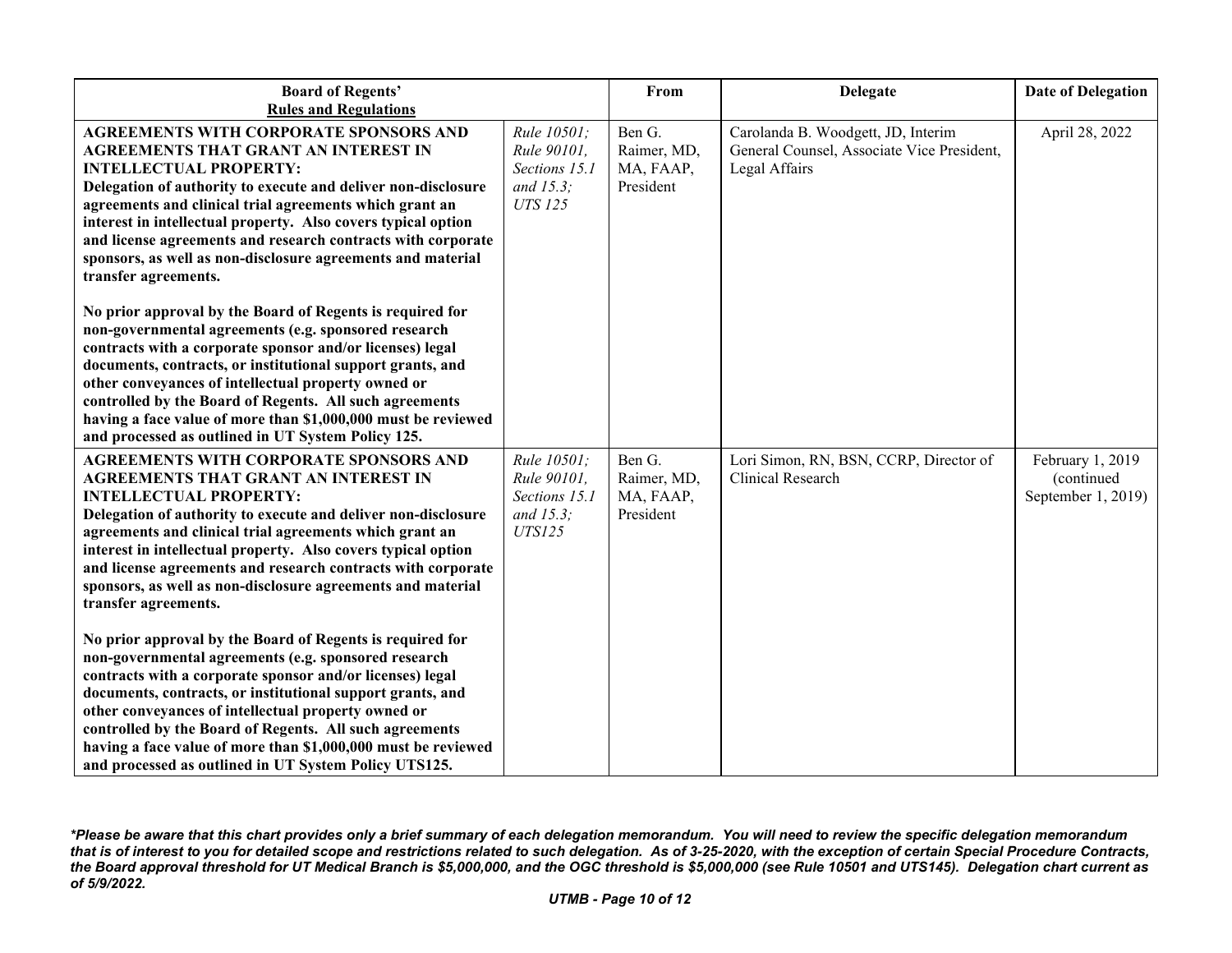| <b>Board of Regents'</b><br><b>Rules and Regulations</b>                                                                                                                                                                                                                                                                                                                                                                                                                                                                                                                                                                                                                                                                                                                                   |                                                                                                               | From                                                                                     | <b>Delegate</b>                                                                                                                       | <b>Date of Delegation</b>                            |
|--------------------------------------------------------------------------------------------------------------------------------------------------------------------------------------------------------------------------------------------------------------------------------------------------------------------------------------------------------------------------------------------------------------------------------------------------------------------------------------------------------------------------------------------------------------------------------------------------------------------------------------------------------------------------------------------------------------------------------------------------------------------------------------------|---------------------------------------------------------------------------------------------------------------|------------------------------------------------------------------------------------------|---------------------------------------------------------------------------------------------------------------------------------------|------------------------------------------------------|
| <b>INTELLECTUAL PROPERTY:</b><br>Delegation of authority to execute and deliver agreements<br>granting an interest in intellectual property.                                                                                                                                                                                                                                                                                                                                                                                                                                                                                                                                                                                                                                               | Rule 90105,<br>Sections 1<br>and 3; Rule<br>10501                                                             | Ben G.<br>Raimer, MD,<br>MA, FAAP,<br>President                                          | Carolee A. King, JD, Senior Vice President<br>& General Counsel                                                                       | January 29, 2013<br>(continued<br>September 1, 2019) |
| <b>IMMIGRATION DOCUMENTS:</b><br>Delegation of authority to execute and deliver immigration<br>documents.                                                                                                                                                                                                                                                                                                                                                                                                                                                                                                                                                                                                                                                                                  | Rule 10501                                                                                                    | Ben G.<br>Raimer, MD,<br>MA, FAAP,<br>President                                          | Francisco Garcia, JD, Associate Vice<br>President, International Affairs                                                              | July 1, 2021                                         |
|                                                                                                                                                                                                                                                                                                                                                                                                                                                                                                                                                                                                                                                                                                                                                                                            |                                                                                                               |                                                                                          |                                                                                                                                       |                                                      |
|                                                                                                                                                                                                                                                                                                                                                                                                                                                                                                                                                                                                                                                                                                                                                                                            |                                                                                                               |                                                                                          | DELEGATIONS OF AUTHORITY FROM THE UNIVERSITY OF TEXAS SYSTEM ADMINISTRATION<br>TO THE UNIVERSITY OF TEXAS MEDICAL BRANCH AT GALVESTON |                                                      |
| <b>HOLIDAY SCHEDULE:</b><br>Delegation of authority to approve annually the holiday<br>schedule for the respective institutions.                                                                                                                                                                                                                                                                                                                                                                                                                                                                                                                                                                                                                                                           | Rule 30201,<br>Section 1                                                                                      | Jonathan<br>Pruitt.<br>Executive<br>Vice<br>Chancellor for<br><b>Business</b><br>Affairs | Presidents, The University of Texas                                                                                                   | September 1, 2010<br>(continued<br>March 1, 2022)    |
| <b>LANDLORD'S OR LICENSOR'S CONSENT TO</b><br><b>MODIFICATION OF EXISTING</b><br>TELECOMMUNICATIONS EQUIPMENT NOT<br><b>INVOLVING THE ADDITION OF EQUIPMENT:</b><br>Delegation of authority to execute and deliver Landlord's or<br><b>Licensor's Consent to Modification of Existing</b><br>Telecommunications Equipment. Delegate shall use without<br>material change the template letter, in conformity with the<br>instructions attached thereto, currently approved by the U.T.<br>System Office of General Counsel (OGC), or such subsequent<br>template letter and accompanying instructions that may be<br>approved by OGC.<br>This delegation is expressly limited to the consent to modify<br>existing telecommunications equipment not involving the<br>addition of equipment. | Rule 70301,<br>Section 4.3;<br>Rule 10501;<br>UTS 126;<br>Article III,<br>Section 51<br>Texas<br>Constitution | Jonathan<br>Pruitt,<br>Executive<br>Vice<br>Chancellor for<br><b>Business</b><br>Affairs | Chief Business Officer, U. T. Medical<br><b>Branch at Galveston</b>                                                                   | September 15, 2020<br>(continued<br>March 1, 2022)   |